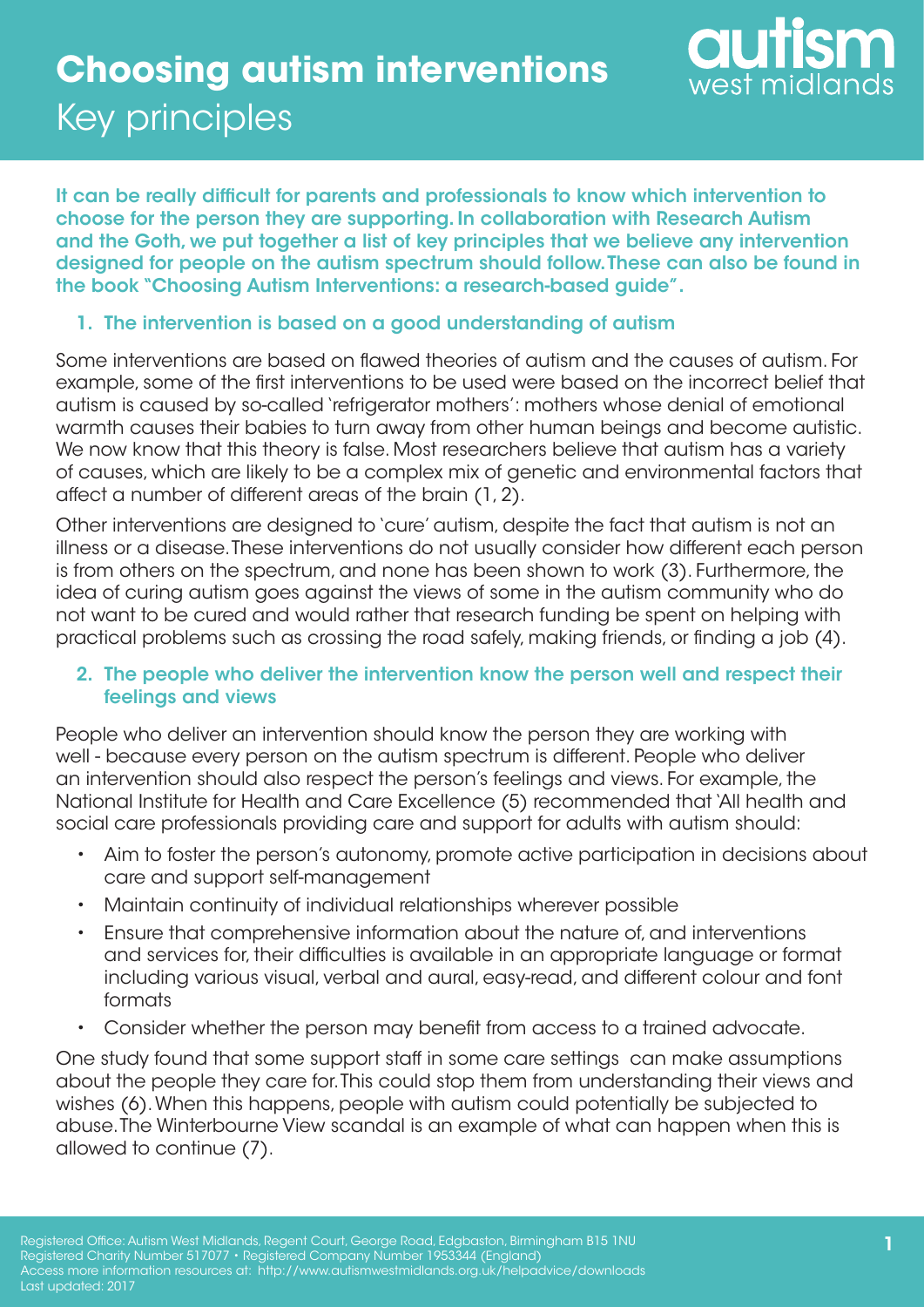

### 3. The person's capacity for consent is taken into account

Some people on the autism spectrum lack the capacity to consent to interventions. However, they still have the right to be protected from interventions which are painful, hazardous or unduly distressing. That right is enshrined in various pieces of legislation such as the Age of Legal Capacity (Scotland) Act (1991), the Children Act (1989), the Mental Capacity Act (2005) and the Mental Health Act (1983) (8, 9).

For example, the Mental Capacity Act (2005) applies to everyone who looks after, or cares for, individuals aged 16 and over who lack capacity to make particular decisions for themselves. This includes family carers, healthcare staff, social care staff, and a range of other people.

The Act states that adults who lack capacity have the right to be represented by an advocate during any discussions of interventions. The advocate must ensure their rights are upheld. Safeguarding procedures must be kept in mind if the intervention has known risks (10).

#### 4. The intervention is adapted to the needs of the person receiving it

Interventions should be adapted to meet the needs of the individual on the autism spectrum because each person on the spectrum is so different.

For example, some people on the autism spectrum have oversensitive senses. They may find certain sounds physically painful or they may not be able to wear certain clothing because they find the fabric uncomfortable. Some people on the autism spectrum have under-sensitivity. They may seek out strong flavours, as they are unable to taste bland food, or they may rock or spin to stimulate their senses of movement and balance.

So, an intervention designed to help someone on the autism spectrum deal with their sensory sensitivities would need to take into account the specific sensitivities of each individual (11).

Also, some interventions not originally designed for people on the autism spectrum can still be beneficial to them if they have been adapted to their needs.

For example, the National Institute for Health and Care Excellence recommended that cognitive behavioural therapy should be adapted for individuals with autism. This might include, for example, using 'a more concrete and structured approach with a greater use of written and visual information (which may include worksheets, thought bubbles, images and "tool boxes")' and 'placing greater emphasis on changing behaviour, rather than [thoughts], and using the behaviour as the starting point for intervention' (5).

### 5. The intervention is based on a theory that is logical and scientifically feasible

A number of interventions for people on the autism spectrum are based on illogical and unfeasible theories. Sometimes these are flawed theories about the nature of autism (see principle 1) and sometimes these are flawed theories about how the intervention itself is supposed to work.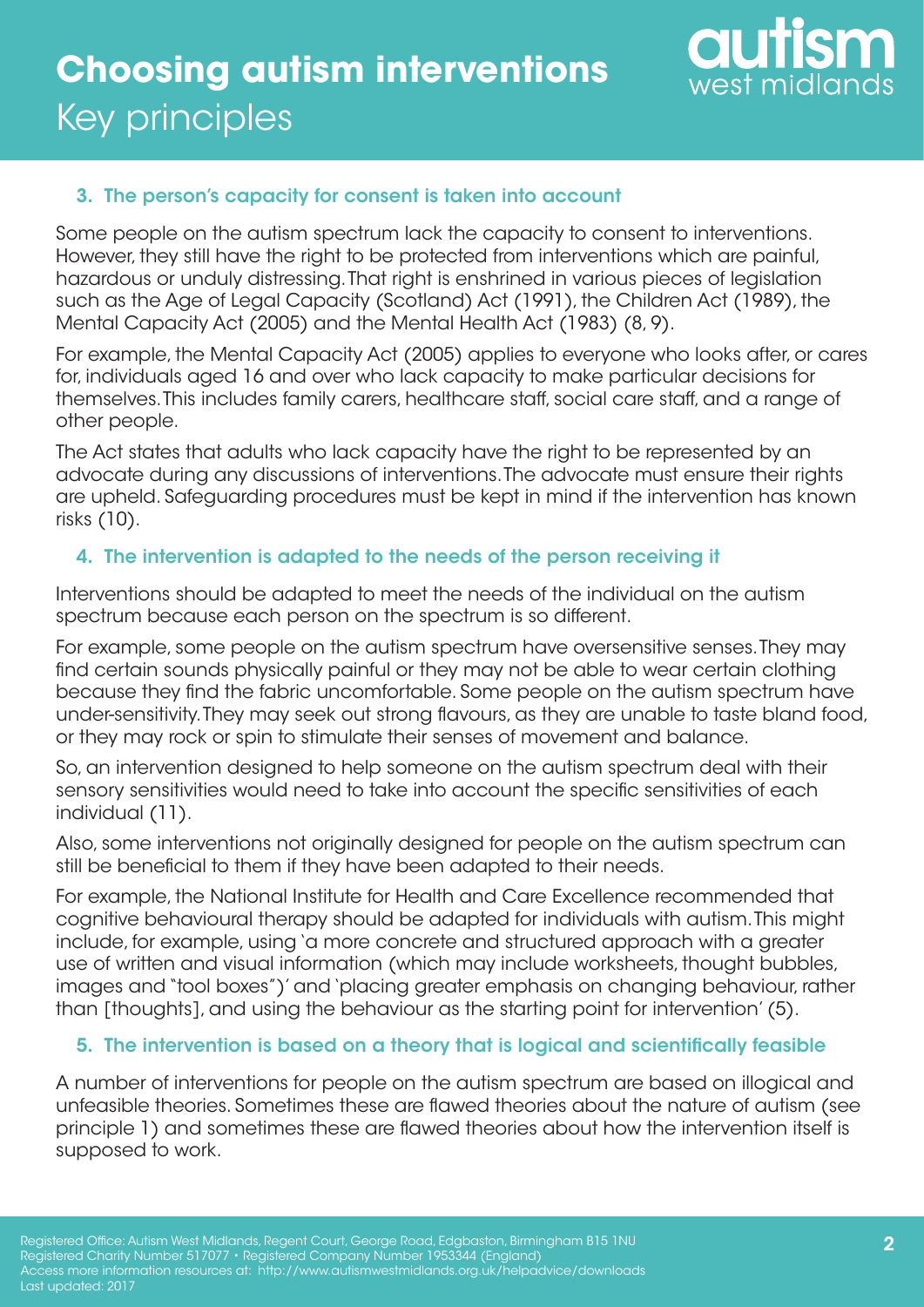

One intervention that is scientifically unfeasible is homeopathy. According to the NHS Choices website: 'There have been several reviews of the scientific evidence on the effectiveness of homeopathy. The House of Commons Science and Technology Committee said there is no evidence that homeopathy is effective as a treatment for any health condition.

'The ideas that underpin homeopathy are not accepted by mainstream science, and are not consistent with long-accepted principles on the way that the physical world works. The Committee's 2010 report on homeopathy said the "like cures like" principle [homeopathy's central principle] is "theoretically weak", and that this is the "settled view of medical science"' (12).

### 6. Research evidence shows the intervention can work for people on the autism spectrum

Evidence-based interventions are important as the evidence provides assurances that they have been tested, that they have been assessed for risks. Remember: evidence in favour of an intervention does not guarantee that it works with every person with autism, but it does provide some reassurance to people who are thinking about using it.

Many interventions used with people on the autism spectrum (including many forms of adaptive and assistive technology such as computer apps, smart phones and visual schedules) have limited or no research evidence. This does not mean that they do not work; it may simply mean that more research is required to find out if they do work. Also, remember that some interventions (often not evidence-based) are marketed to play on a person's guilt or anxieties to convince them to pay to use this provider of the intervention. These interventions may not be designed with the person specifically in mind, may not work and often risk people's time and money (13).

### 7. The intervention works in the real world, not just in a research laboratory

Interventions should work in the real world. Many autism interventions start off being tested in research settings - where as many variables as possible are controlled. However, in the real world, it is often not possible to control for things like the level of training and experience of the person giving the intervention, the room where the intervention takes place, how often it can take place, and who takes part in the intervention. Because of this, a number of interventions have been shown to be less effective in the real world compared to research settings. For example, some forms of theory of mind training have been shown to be effective in laboratory settings, but seem to be ineffective in real-life situations (14).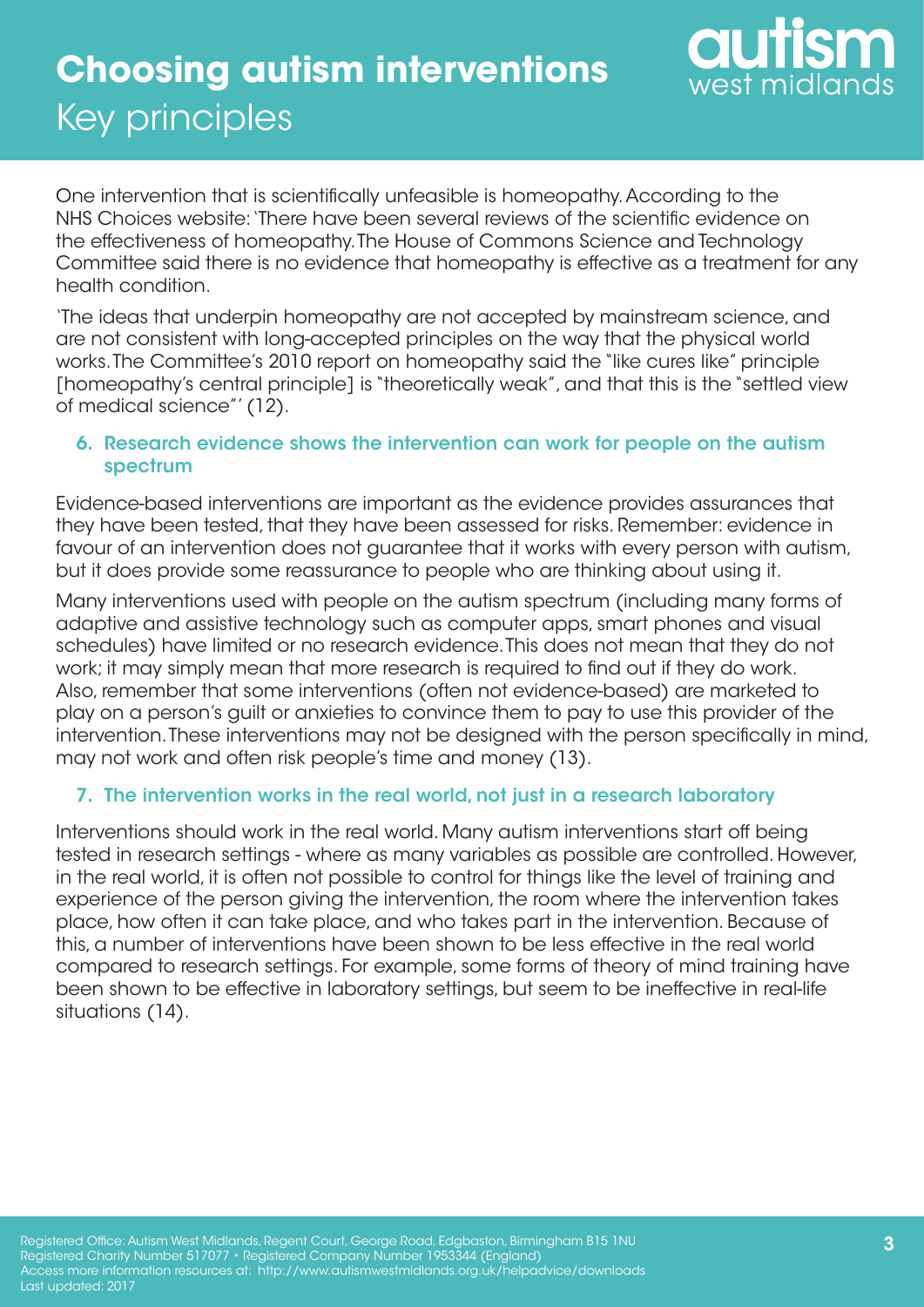

### 8. The intervention is delivered by, or supported by, appropriately qualified and experienced professionals

Where the intervention is delivered by professionals, it is important that they have the appropriate qualifications to deliver the intervention effectively. For example, in the UK, allied healthcare professionals (such as speech and language therapists) are regulated by the Health and Care Professions Council and may also be chartered with an appropriate professional association (such as the Royal College of Speech and Language Therapists). These agencies try to ensure that allied health professionals follow best practice, such as using evidence-based interventions.

Please note: unfortunately there is no regulation for some 'professionals' such as homeopaths, and no evidence that some practices such as homeopathy work, so any advice from these 'professionals' should be treated with extreme caution (12).

It is important that, in addition to any professional training, professionals have an appropriate level of experience, that is, they have actually worked successfully with people on the autism spectrum. It is equally important that they have the right attitude, that is, they 'get' autism and they 'get' people on the autism spectrum.

Where the intervention is delivered by someone on the autism spectrum or by family members, it is important that they are supported by appropriately qualified professionals.

For example, anyone thinking of following a special diet should seek advice from a paediatrician, GP or dietitian. This is because altering your diet can have significant, longterm effects. According to one review of special diets for people on the autism spectrum: 'The combination of food selectivity and restrictive diets can make it difficult to achieve an adequate diet, consequently resulting in an excessive intake of certain foods and/or deficiencies and malnutrition due to insufficient amounts of other foods. In turn, inadequate intakes may lead to the development of chronic and degenerative conditions that tend to appear in the third or fourth decade of life (cardiovascular disease, high blood pressure, diabetes, dyslipidemia [imbalance of fats], and osteoporosis [fragile bones], among others) or even earlier, in the case of menstrual disturbances, sleep apnea [pauses in breathing], and psychosocial disorders.' (15)

### 9. The people delivering the intervention follow established guidance

The people delivering the intervention should follow established guidance, especially when that guidance has been published by relevant regulating bodies or is based on research evidence.

For example, in the UK, psychiatrists and paediatricians who prescribe antipsychotics for people on the autism spectrum are expected to follow guidance on their use published by the Medicines and Healthcare Products Regulatory Agency (16). Recommendations on specific dosages for specific antipsychotics are set out in publications such as the BNF (British National Formulary) (17).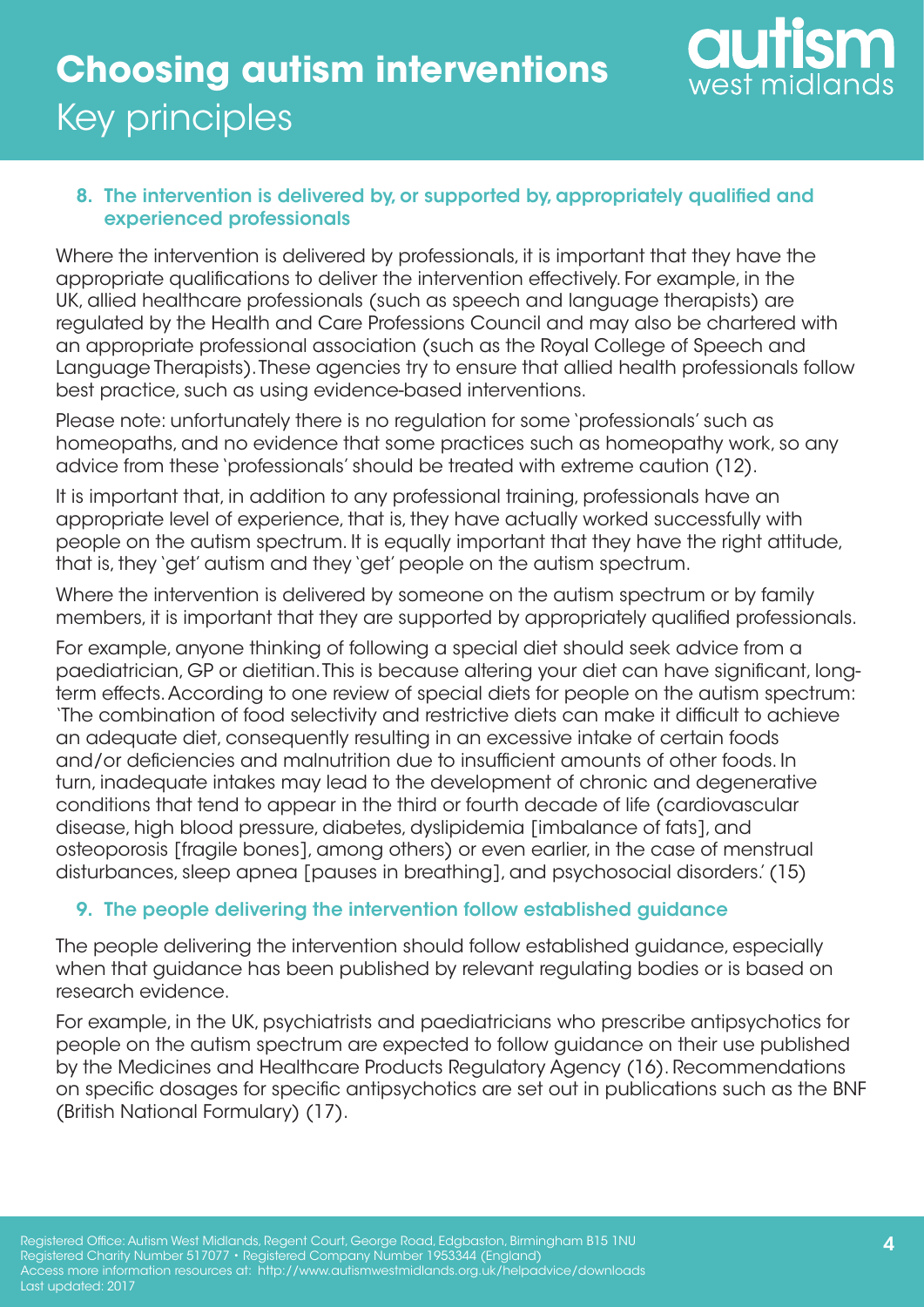

Where interventions are not covered by regulating bodies, the people delivering those interventions should still follow established guidance, especially when that guidance is based on research evidence. For example, in the UK, the National Institute for Health and Care Excellence has published guidance on interventions for adults on the autism spectrum and for children and young people on the autism spectrum (15, 18).

It is also helpful if the people delivering a specific intervention follow any guidance (usually set out in the form of a manual of instructions) from the developers of the intervention. This guidance will normally explain the key principles behind the intervention and how it should be delivered. Following the guidance ensures that the intervention is actually delivered the way it is supposed to be.

### 10. The intervention is carefully monitored and reviewed on a regular basis

All interventions should be carefully monitored and reviewed on a regular basis to ensure that they are delivering real benefits, using robust outcome measures. If it becomes clear that there are no significant benefits, the intervention should be stopped or amended.

For example, the National Institute for Health and Care Excellence recommended that, if antipsychotic medication is prescribed to help children on the autism spectrum with challenging behaviours, the paediatrician or psychiatrist should:

- 'Identify the target behaviour
- Decide on an appropriate measure to monitor effectiveness, including frequency and severity of the behaviour and a measure of global impact
- Review the effectiveness and any side effects of the medication after three-to-four weeks
- Stop treatment if there is no indication of a clinically important response at six weeks.' (18)

### 11. The intervention provides significant benefits

Interventions should provide significant benefits to the individual on the autism spectrum (and their family or carers). However, different people may have different views on what counts as a significant benefit.

For example, a recent study of weighted blankets reported that a weighted blanket 'did not help children with ASD sleep for a longer period of time, fall asleep significantly faster, or wake less often. However, the weighted blanket was favoured by children and parents, and blankets were well tolerated over this period'. (19)

In other words, the researchers did not think that the weighted blankets provided any significant benefits but the parents did and wanted to keep them. This may be because the parents saw some changes in the child that the study was not measuring, such as making the child calmer. Or it could be that the parents thought they saw some benefits that were not actually there (19).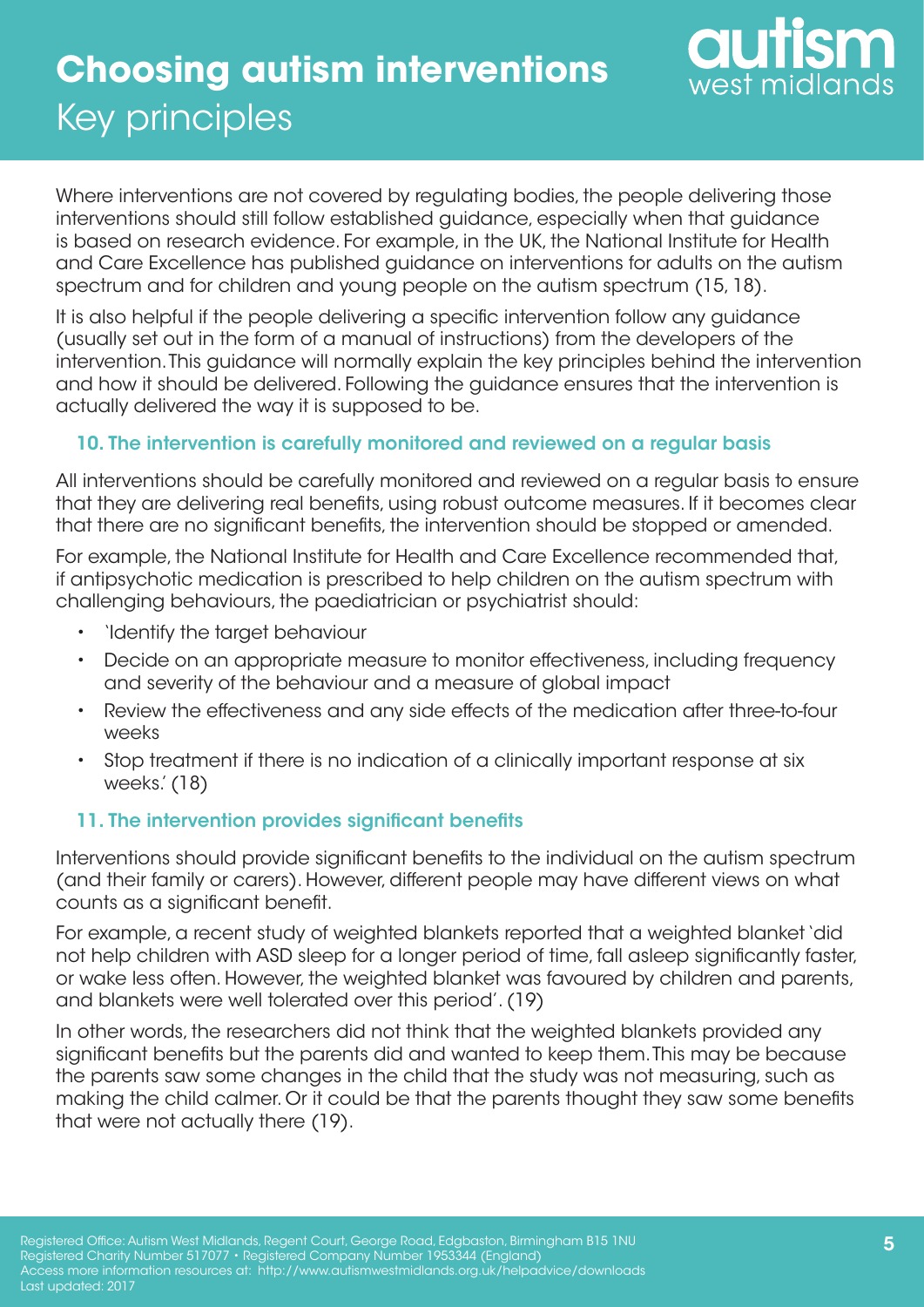

Some interventions have not yet shown long-lasting benefits. For example, some treatments (such as oxytocin, a hormone that is injected or inhaled) have shown improvements in behaviours and communication skills, but only for a brief period after the treatment was given. When the treatment is stopped, the measured improvements in behaviour are lost (20).

### 12. The intervention does not cause significant physical or emotional harm

Some interventions have a major risk of physical or emotional harm. For example, holding therapy is a type of attachment therapy. It is forced holding by a therapist or parent, either until the child stops resisting or until a fixed period has elapsed. The carer does not usually release their hold until the child 'surrenders' and looks into the carer's eyes. The carer then returns the child's gaze and exchanges affection.

According to Mercer, 'Practitioners base its use on the assumption that rage resulting from early frustration and mistreatment must be provoked and released in order for the child to form an emotional attachment and become affectionate and obedient. Death and injury have resulted from attachment therapy.' (21)

Holding therapy is a good example of an intervention which can cause physical harm through the forced holding, as well as emotional harm through the act of forcing a child to 'surrender' and look into their parent's eyes.

### 13. The benefits outweigh any costs (including risks)

Weighing up any potential costs (including any risks) against any potential benefits for an intervention is likely to be up to each person to decide, as some may be willing to take on more risk than others.

Some interventions (including some medications) may present significant costs and side effects. For example, a significant amount of research evidence shows that the drug risperidone may be beneficial for the treatment of various problems faced by people on the autism spectrum, including irritability, repetition and hyperactivity. However, the same research noted that risperidone has many potential side effects, especially weight gain and drowsiness which may have a significant impact on the person's quality of life (22).

### 14. The intervention is good value for money and time invested

Different people will have different ideas about what is and what is not good value for money. However, some interventions are extremely expensive and we would recommend that you try to identify as many of the costs as you can before undertaking the intervention.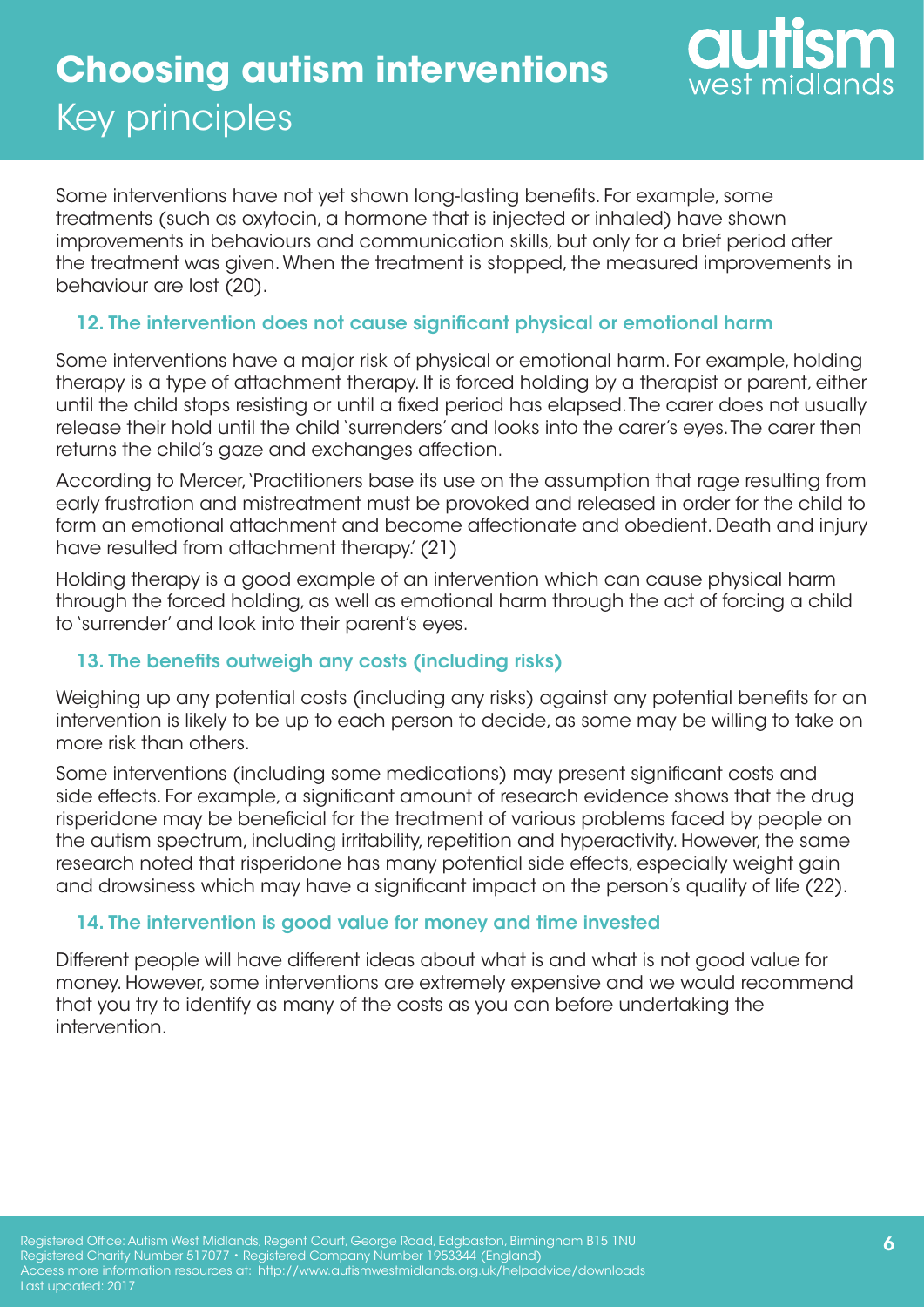

For example, a review of dolphin-assisted therapy (DAT) found that: 'The cost for two weeks of DAT varies a great deal and a variety of packages are available. Figures given by Humphries (2003) quote a typical price of around \$2,600 (approximately £1,370) for five 40-minute sessions, but it can cost a participant and one parent more than £3,300 for two weeks, including flights and accommodation. At the more expensive end of the market is the 'Dolphin Human Therapy', which during 2006 cost \$7,850 for two weeks, or \$11,800 for three weeks. These quoted prices are for the therapy only (fixed sessions per week) and do not include flights and accommodation.

'There are other hidden costs such as surcharges for health care, which should be taken into consideration. Families are generally encouraged to bring children for a minimum of two weeks of DAT. When flights, accommodation and loss of earnings are taken into account, such excursions can cost up to £10,000.' (23)

#### Useful resources

*Choosing Autism Interventions: a research-based guide* by Bernard Fleming, Elisabeth Hurley and the Goth.

www.researchautism.net – A website that introduces and lists the evidence base of a wide range of interventions.

#### **References**

- 1. Medical Research Council (2001) MRC Review of Autism Research Epidemiology and Causes (London, UK: Medical Research Council).
- 2. Mercer J (2010) Whose fault is autism? A historical view of placing blame. Psychology Today.
- 3. Bãlte S (2014) Is autism curable? Developmental Medicine and Child Neurology 56 927-931.
- 4. Pellicano L, Dinsmore A & Charman T (2013) A Future Made Together. London: Institute of Education.
- 5. National Institute for Health and Care Excellence (2012) Autism: Recognition, referral, diagnosis and management of adults on the autism spectrum. London: National Institute for Health and Care Excellence.
- 6. Griffith GM, Hutchinson L & Hastings RP (2013) I'm not a patient , I'm a person: the experiences of individuals with intellectual disabilities and challenging behavior -a thematic synthesis of qualitative studies. Clinical Psychology: Science and practice 20 469-488.
- 7. Cafe R (2012) Winterbourne View: Abuse footage shocked nation. BBC News. Available at: www.bbc.co.uk/news/uk-england-bristol-20084254 (accessed January 13, 2015).
- 8. Tidy J (2012) Consent To Treatment (Mental Capacity and Mental Health Legislation). Available at: www.patient.co.uk/doctor/consentto-treatment-mental-capacity-andmental-health-legislation (accessed January 13, 2015).